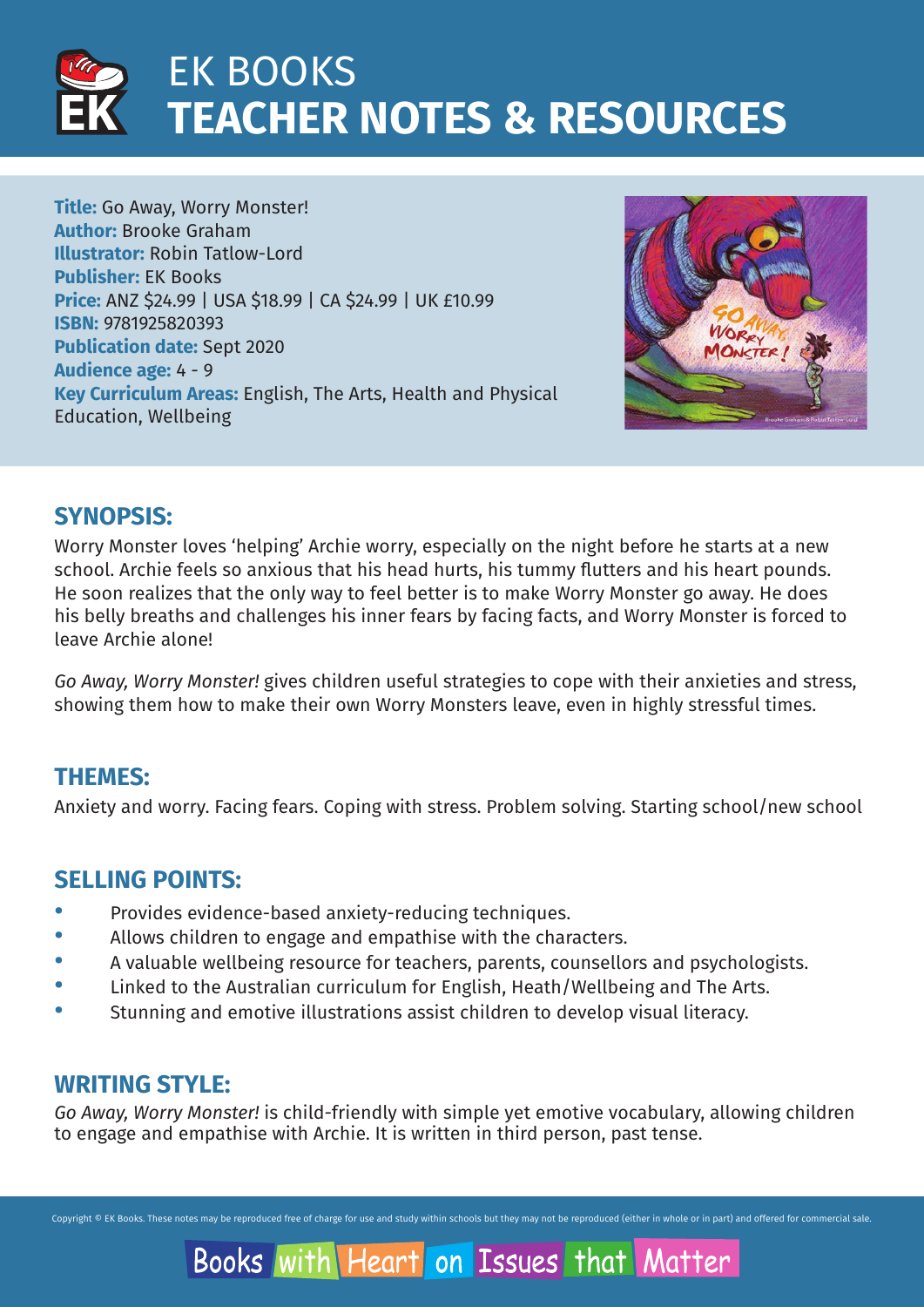

### **AUTHOR MOTIVATION:**

I wanted to write a story that incorporates evidence-based anxiety-reducing techniques and increases awareness of children's mental health. I hope this story will be an invaluable, lifechanging resource for young children and their parents.

### **AUTHOR & ILLUSTRATOR BACKGROUND:**

### **Brooke Graham, Author**

Brooke Graham is a children's author, primary school teacher and mother. She enjoys writing emotive stories that help children cope with life's ups and downs. Brooke is a member of The Society of Children's Book Writers and Illustrators (SCBWI) and Write Links, a Brisbane based writers' group. She is the coordinator for the Write Links picture book critique group. Brooke works part-time in a small school and teaches HASS, Health and Wellbeing, to Prep-Year 6. In her spare time Brooke enjoys reading, bike riding, bush walking and hanging out with family and friends.

### **Robin Tatlow-Lord, Illustrator**

Robin Tatlow-Lord is an illustrator, animator, writer and cartoonist who lives in Adelaide. She loves to draw people and animals, bringing character and emotion into her pictures with a wide range of materials including coloured pencils, watercolour, collage and digital techniques. When she's not drawing, you can find Robin riding her bike, babysitting her wonderful niece, indulging her cat's relentless need for neck scratches, or playing roller derby. Robin also works at an art gallery, organising events for children. She is a voracious reader of picture books, middle grade fiction and graphic novels. *Go Away, Worry Monster!* is Robin's first book.

### **INTERVIEW:**

### **AUTHOR**

### **What is the inspiration for this story?**

I was inspired to write this story after my daughter started to experience anxiety following a family tragedy. Through counselling she learned useful anxiety-reducing techniques, which are featured in *Go Away, Worry Monster!*

### **What was the most rewarding part of this project?**

Getting the contract with EK Books and also seeing the completed illustrations for the first time were both very exciting times. Knowing this story will benefit many children who worry or have anxiety is incredibly rewarding.

### **What was the most challenging part of this project?**

Waiting two years from signing the contract to holding the book in my hands!

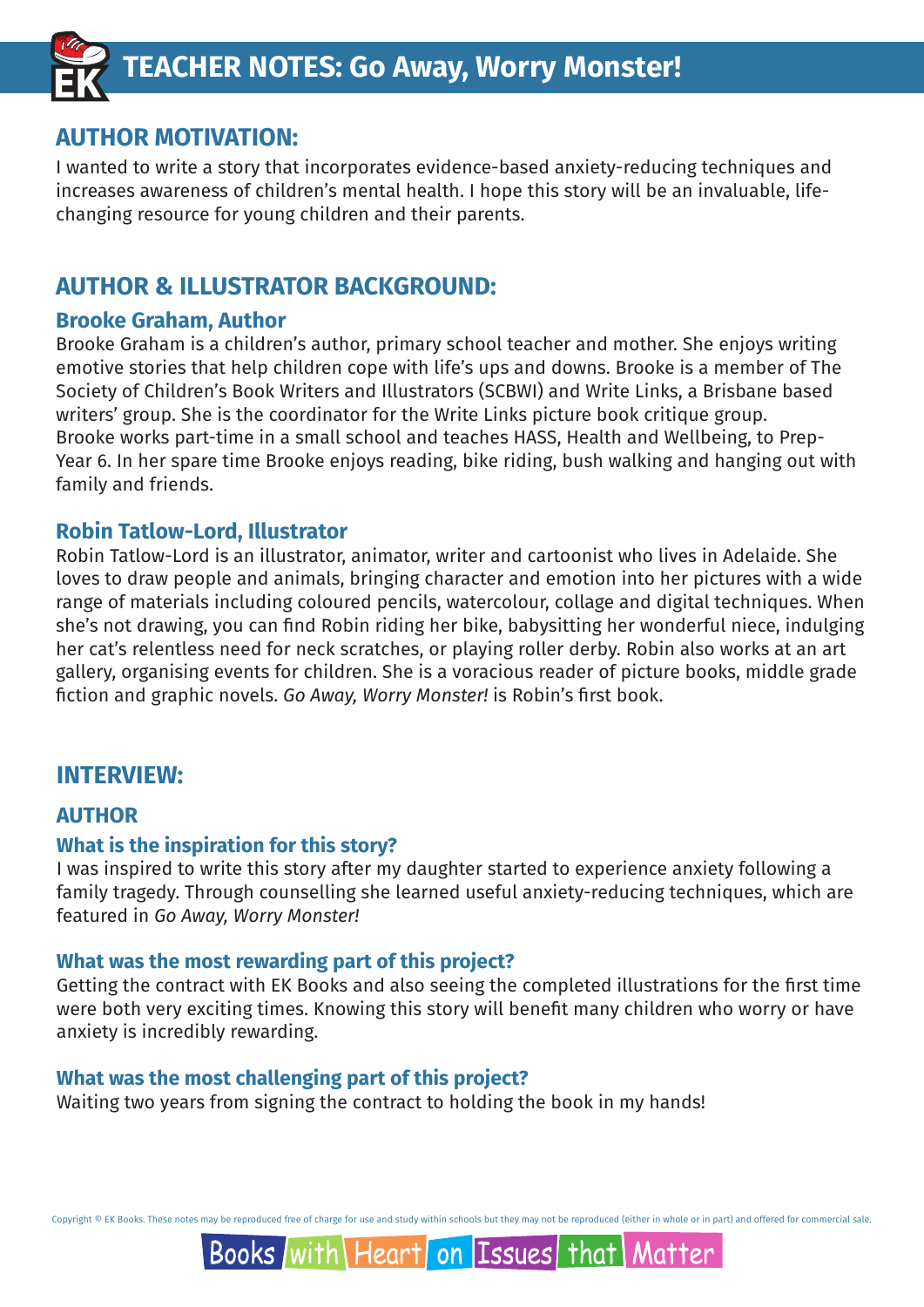

### **ILLUSTRATOR**

### **What media do you use to create your illustrations? Briefly describe your process.**

I really wanted the book to have a feeling of night time, while still being bright and colourful. After some experimenting, I decided to create the illustrations using coloured pencils on dark blue paper. Drawing on dark paper is sort of the opposite process to drawing on plain white paper: everything starts out dark, and you have to build up the light areas with lots of pencil. It's a lot of fun seeing figures and forms emerge from the deep blue!

### **What was the most rewarding part of this project?**

Putting the finishing touches on the final illustrations, and looking at all of the finished pages together. A few days after I had finished, my parents visited my studio and I showed them the illustrations, reading Brooke's words as I revealed each page. That was quite magical and made me feel very proud.

### **What was the most challenging part of this project?**

I found it incredibly challenging to design Worry Monster! It was clear to me that he shouldn't actually be scary. But when I created the first character sketches for the book, Worry Monster was a sad-looking beast with a pig snout and long spindly arms. The publishers were happy with the designs - but I wasn't! I didn't think he looked unique enough, and I just wasn't getting the right feeling from him. I spent hours and hours looking at animal books and inventing different kinds of monsters: a turtle with a lion's mane, a sort of chicken llama, an enormous rhino / bunny thing. Nothing felt right... until the sock. That sock was the key that unlocked Worry Monster!

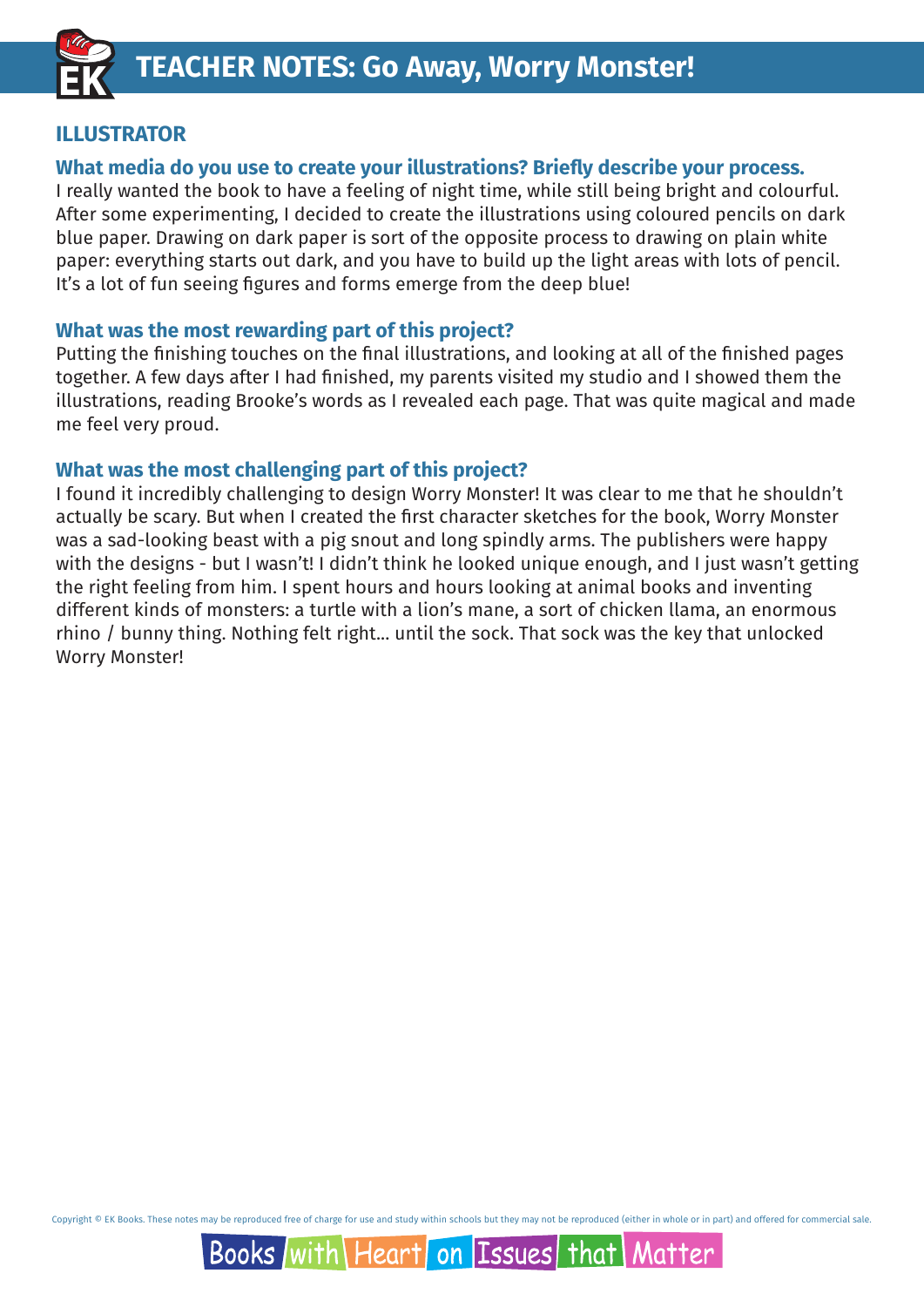## **TEACHER ACTIVITIES/NOTES:**

Activities are linked to the Australian Curriculum (ACARA) but are relevant to other countries.

## **ENGLISH**

### **OUTCOMES:**

- · Visual language Identify visual representations of characters' actions, reactions, speech and thought processes in narratives, and consider how these images add to or contradict or multiply the meaning of accompanying words (ACELA1469).
- · Evaluative language Explore different ways of expressing emotions, including verbal, visual, body language and facial expressions (ACELA1787).
- · Features of literary texts Discuss the characters and settings of different texts and explore how language is used to present these features in different ways (ACELA1591).
- Features of literary texts Discuss features of plot, character and setting in different types of literature and explore some features of characters in different texts (ACELT1584).
- Personal responses to the ideas, characters and viewpoints in texts Discuss characters and events in a range of literary texts and share personal responses to these texts, making connections with students' own experiences (ACELT1582).
- · Comprehension strategies Use comprehension strategies to build literal and inferred meaning about key events, ideas and information in texts that they listen to, view and read by drawing on growing knowledge of context, text structures and language features (ACELY1660).

### **Before Reading**

- · Making predictions:
	- Look at the front cover. What do you think the story is about?
	- Who do you think this creature is?
	- Why do you think he is bigger than the boy?
	- What is a worry?
	- Who do you think the story is about?
	- Read the blurb on the back cover to see if predictions were accurate.

### **During the Story**

Ask questions that focus on Archie and Worry Monster's emotions – refer to text and illustrations.

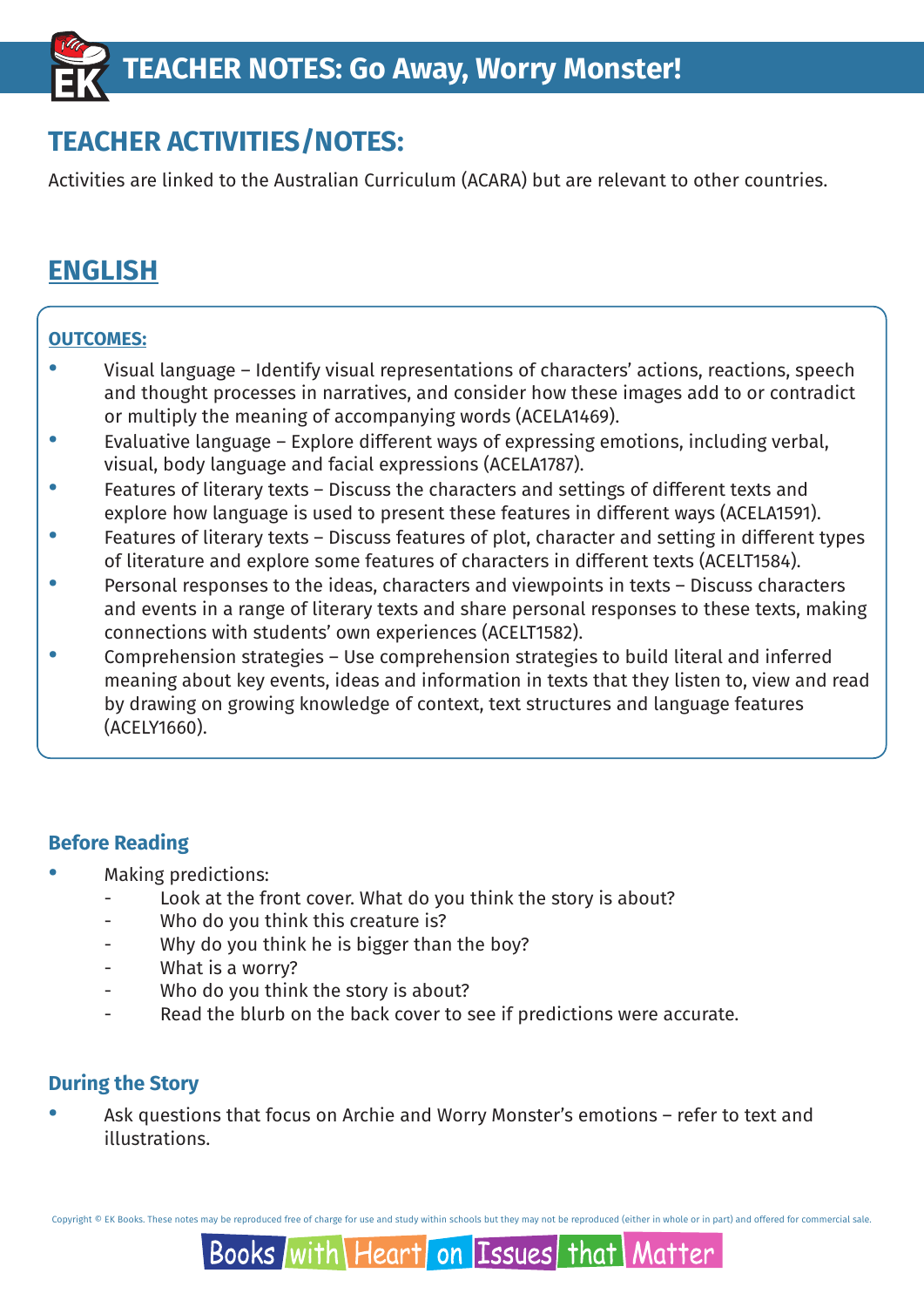

### **After Reading**

Ask the following literal and inferential questions to support and extend understanding of the story:

- Who were all the characters in the story?
- · Why are Toby, Brown Teddy and Owl important to Archie?
- · Where does the story take place (setting)?
- What was Archie worried about?
- · How do the words in the story show Archie was worried? Guide students to focus on physical actions/body clues (head throbbed, heart pounded, tummy fluttered).
- · How do the illustrations show Archie was worried? Guide students to focus on body language and facial expressions.
- Why didn't Archie want to ask his parents for help?
- What did Archie do to make Worry Monster leave? (Took deep breaths, thought of the facts, ignored Worry Monster/his worries)
- Have you been worried before?
- How did you know you were worried?
- · Why do you think the endpapers are a picture of socks? (If necessary, go back to beginning of story and point out there is only one sock beside Archie's bed).
- · Why do you think the illustrator has drawn scribble around Worry Monster's body? (Hint: to show Worry Monster isn't real and is imagined by Archie. Worry Monster is Archie's anxiety).
- · Do you think Worry Monster is real? (Worry Monster is imagined by a part of Archie's brain called the amygdala (uh-mig-duh-luh). Refer to Background Information at the end of the Teacher Notes for more information on the amygdala, worrying and anxiety.
- · Create a character profile for Archie and Worry Monster.
- Describe the events that occur during the orientation, complication and resolution.
- Write about your favourite part of the story. Why is that your favourite?

### **HEALTH AND PHYSICAL EDUCATION (PERSONAL, SOCIAL AND COMMUNITY HEATH) AND WELLBEING**

### **OUTCOMES:**

- · Practise strategies they can use when they feel uncomfortable, unsafe or need help with a task, problem or situation (ACPPSO17).
- Explore strategies to manage physical, social and emotional change (ACPPS034).
- · Identify and describe emotional responses people may experience in different situations (ACPPS005).
- · Identify actions that promote health, safety and wellbeing (ACPPS006).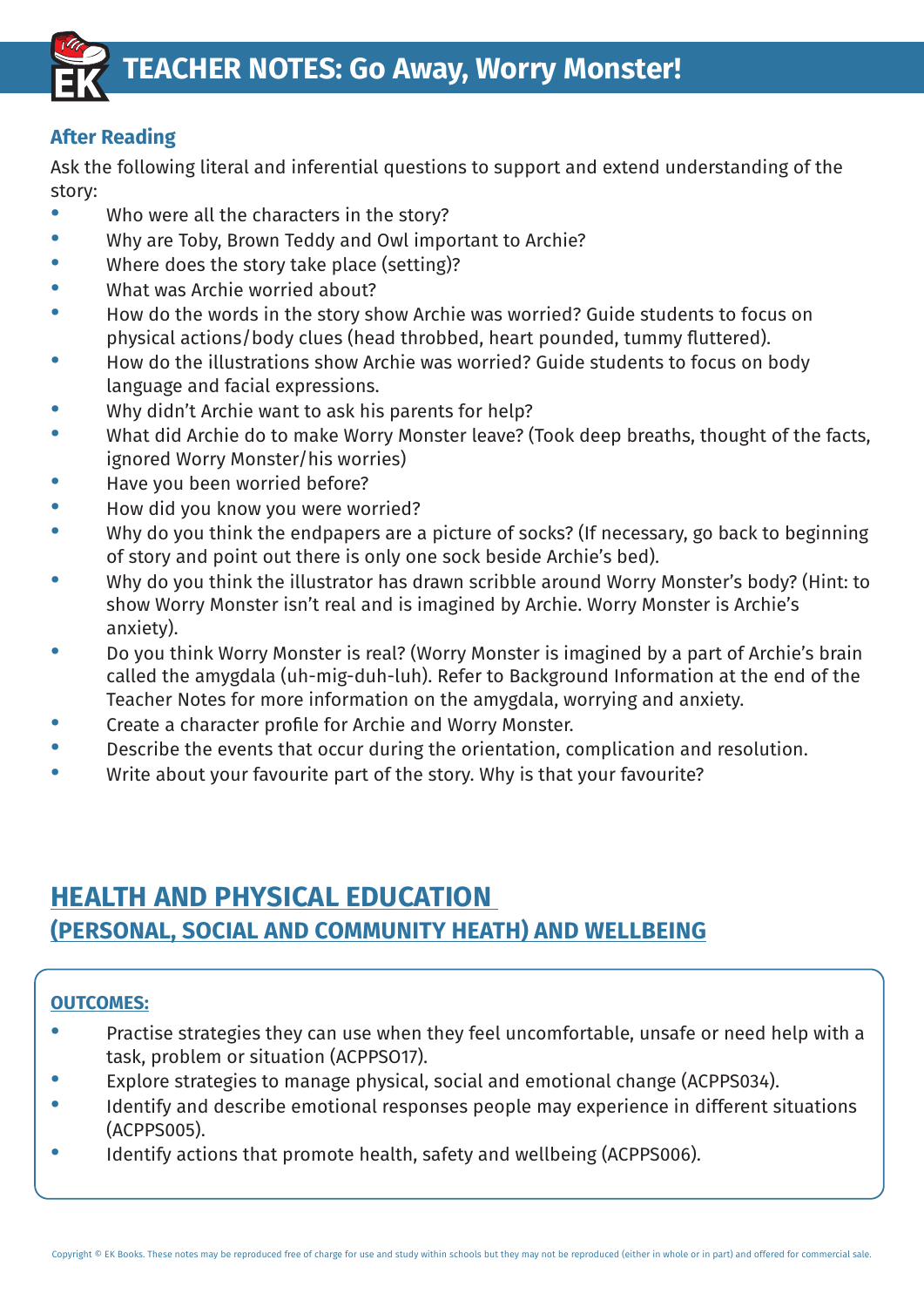**TEACHER NOTES: Go Away, Worry Monster!**

- - Practise belly breathing. Have children lie on the floor on their backs and place their hands on their belly. Guide students to take a deep, slow breath into their belly so it fills up like a balloon. Students should feel their tummy expand with their hands. Then tell them to slowly breath out as though they are letting the air out of the balloon. Guide students to do five belly breaths. Practise this calming tool regularly so children are able to use this strategy when their amygdala fires (i.e. they become anxious, scared or angry). See Background Information for more information on the amygdala (part of the brain responsible for processing emotions).
	- · As a class, brainstorm things children might worry about, e.g. starting a new school, moving, parents fighting, tests, new situations.
	- · As a class, brainstorm body clues that someone might be worried, e.g. headache, sweaty, tummy ache, racing heart, dizzy, nauseous etc.

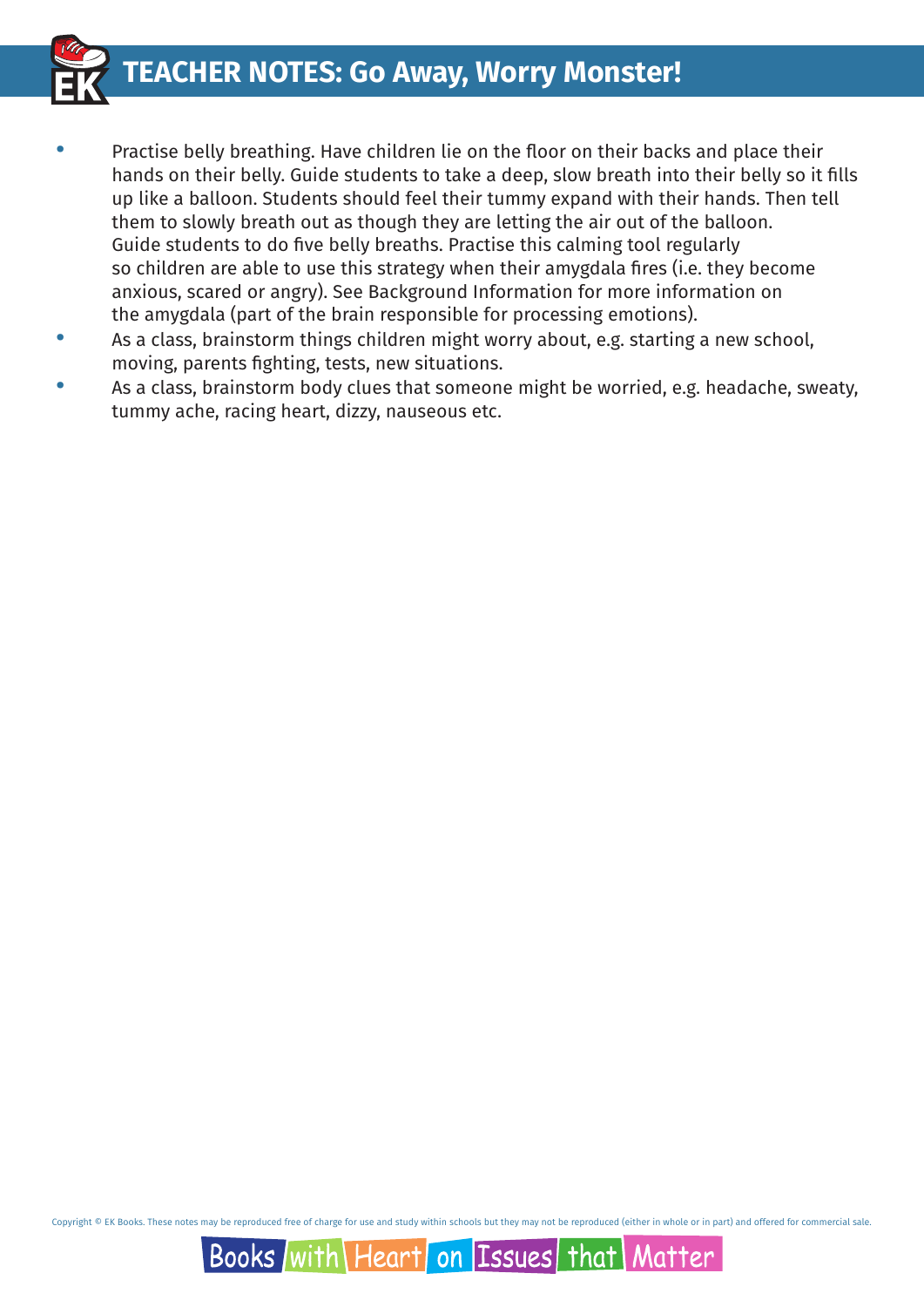## **THE ARTS**

### **OUTCOMES:**

- Drama Explore role and dramatic action in dramatic play, improvisation and process drama (ACADRM027).
- Drama Use voice, facial expression, movement and space to imagine and establish role and situation (ACADRM028).
- Visual Arts Create and display artworks to communicate ideas to an audience (ACAVAM108).

### **ACTIVITIES:**

### **Drama**

- · In pairs, take turns pretending to be Archie and Worry Monster and act out the part of the story when Archie firmly tells Worry Monsters to leave and then ignores him.
- · In pairs, role play ignoring your worries. In this activity, one child is the 'worry monster' and the other is the 'worried child'. The 'worried child' should choose what they are worried about. Focus on the use of voice, facial expression, movement and space to establish role in the interaction. Swap roles.

### **Visual Arts**

Naming your anxiety/worry is a good way to separate yourself from it. Brainstorm a list of names, e.g. Worry Monster, Drama Queen, Worry Bully. Choose a name for the worry part of your brain and label and draw it. Use crayons, colours or paints to complete the artwork.

### **Craft Activities:**

- Worry Jar A worry jar is a place where children can tuck their worries away. Worries might include school work, moving, friendship problems, snakes or spiders, or trying new things. Make a Worry Jar/Worry Box using an old jar, container or box. Decorate. Assist with writing the worries on a piece of paper and putting them in the jar/ box. Revisit the Worry Jar/Worry Box from time to time and remove the worries once they no longer cause concern.
- Worry Monster sock puppet Make a sock puppet using old socks, buttons, scrap fabric, eyes and other craft supplies.

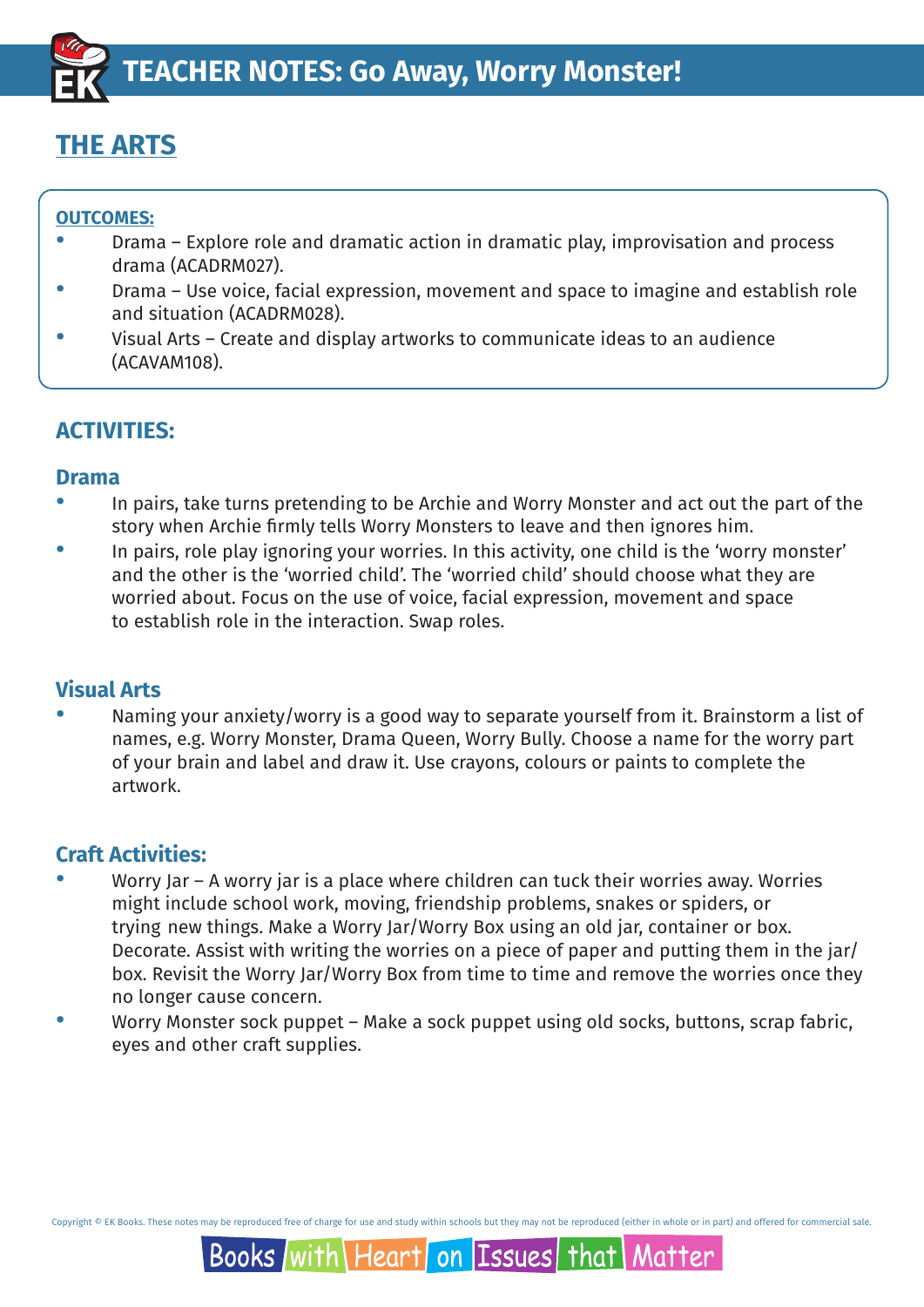### **BACKGROUND INFORMATION**

#### **Anxiety and worry**

It is normal for children (and adults) to feel worried or anxious from time to time. When anxious feelings don't go away, happen without any particular reason, or make it hard to cope with daily life, it may be the sign of an anxiety condition (Beyondblue).

Circumstances such as: stressful events, life changes, transitions, difficult experiences and new or unfamiliar situations can induce anxiety in children. There are also a range of common developmental fears and anxieties that children experience, for example, primary age children often experience fear of monsters and school anxiety.

#### **Current evidence-based anxiety-reducing techniques**

Encouraging children to name their anxiety is a current strategy used by psychologists to assist children in separating themselves from their anxiety. Worry Monster is imagined by Archie and is actually his anxiety! Other names for anxiety might be Drama Queen (this is what my daughter named her anxiety), Worry Bully, or any other preferred name.

Acknowledging body clues can assist children in recognising that they are feeling worried or anxious. In *Go Away, Worry Monster!* Archie's head throbbed, his tummy fluttered and his heart pounded. There are many other body clues (physical symptoms) of anxiety, including: lack of appetite, trembling, fast/shallow breaths, feeling dizzy, sweating or shivering, feeling restless and sleep disturbance.

The anxiety-reducing techniques Archies used to make Worry Monster leave are currentevidence based strategies.

The first technique Archie used was to take deep breaths. This is often called belly breathing. This helps the amygdala (uh-mig-duh-luh), which is responsible for processing strong emotions (such as fear, worry, sadness and also happiness) to reset.

Another strategy Archie used was to think about the facts. Finding the evidence that the worry isn't really something to be worried about helps children to realise their fear is not rational. A common fear for children is monsters hiding under the bed. Asking Mum or Dad to shine a torch under the bed and to see that there is no monster is the factual evidence that proves they don't need to worry.

Archie's final strategy was to ignore the worry/anxiety. He did this by reading his book. There are many other activities children can do to distract themselves. The activity can be quiet and calming such as drawing or colouring in. Alternatively, they might choose physical exercise such as bouncing on the trampoline, going for a walk or riding a bike.

### **Getting further help**

If a child is experiencing ongoing anxiety it is recommended their parents speak with their GP. If needed, the GP may organise a Mental Health Care Plan, which will provide financial assistance to access mental health professionals through the Medicare Benefits Schedule.

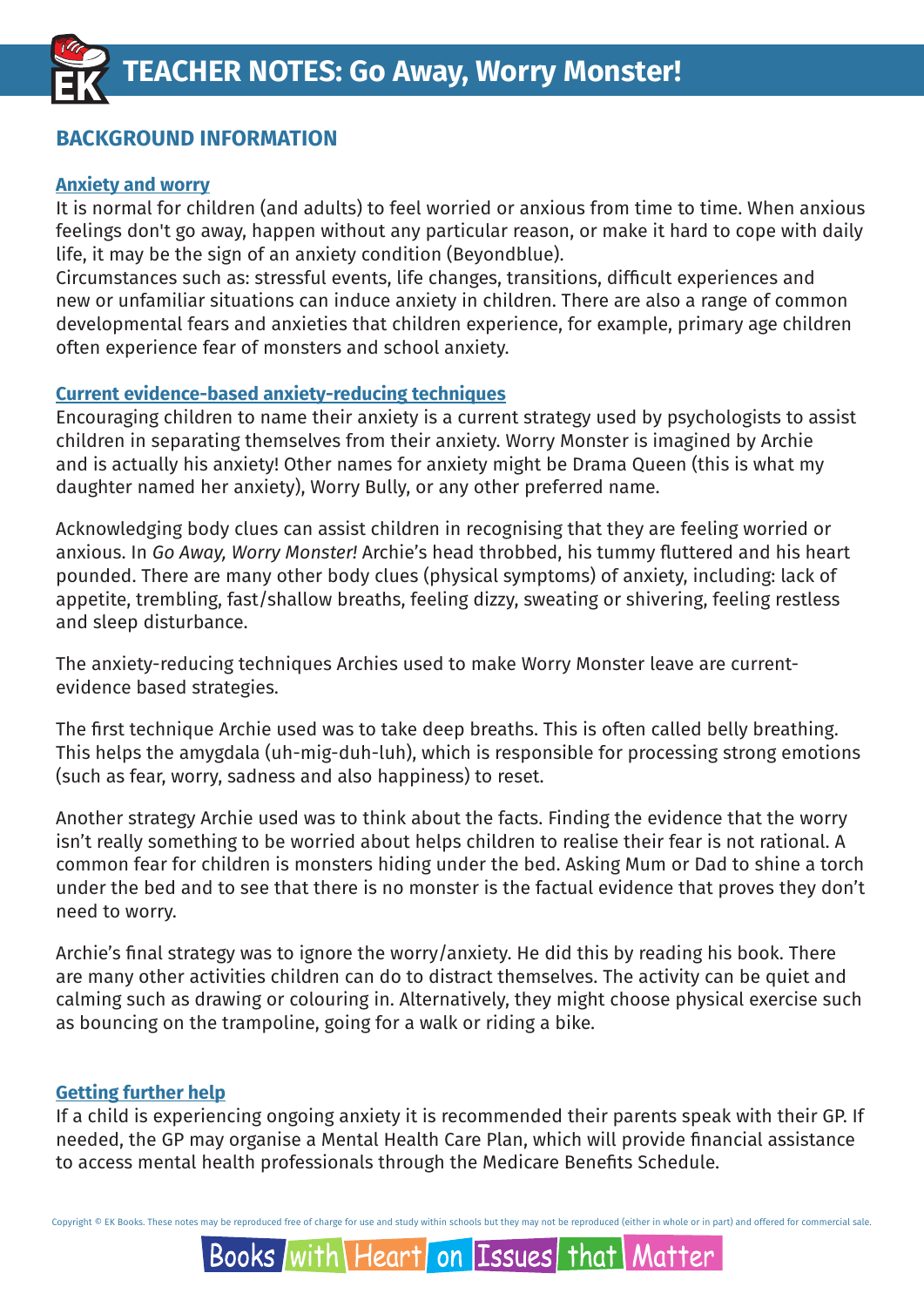## **TEACHER NOTES: Go Away, Worry Monster!**

### **Resources for teachers, parents and carers:**

- · *What to Do When You Worry Too Much: A Kids Guide to Overcoming Anxiety* (2006), by Dawn Huebner, illustrated by Bonnie Matthews.
- · *Anxious Kids: How children can turn their anxiety into resilience* (2019), by Michael Grose & Dr Jodi Richardson.
- · *Helping Your Anxious Child: A Step-by-Step Guide for Parents, Second Edition* (2008), by R. Rapee, A. Wignall, S. Spence, V Cobham & H. Lyneham.
- · *Smiling Mind App* a free mindfulness meditation app.
- · *Pause Program*, written by Wendy Fox for Education Queensland.
- · https://www.youthbeyondblue.com/